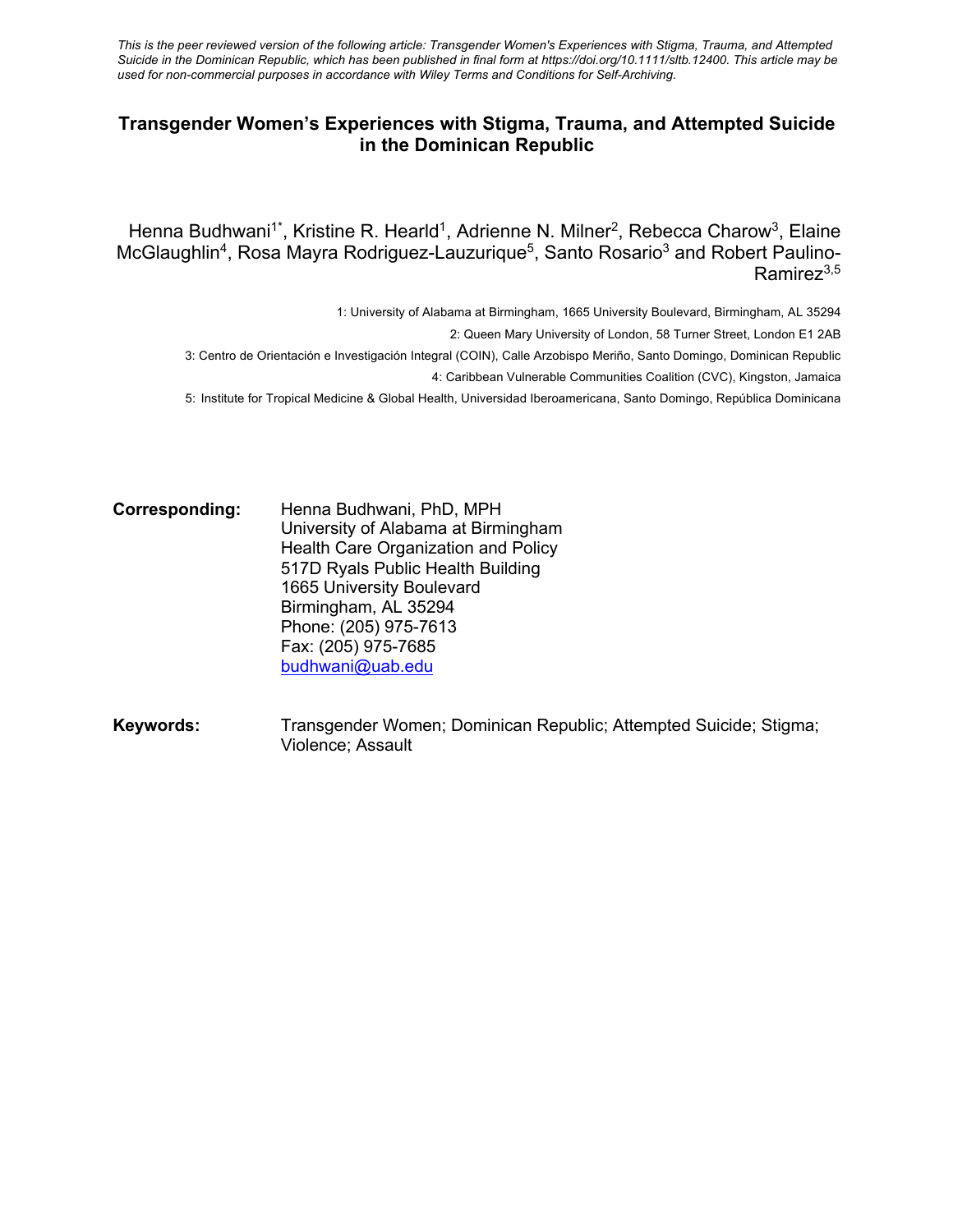### **ABSTRACT**

Background: Studies on attempted suicide in transgender populations, particularly those in resource-limited settings are scarce. We examined the relationships between stigma, trauma, and suicide attempts in a national sample of transgender women from the Dominican Republic. Methods: Bivariate analysis examined differences between suicide attempters and nonattempters (n=298). Multivariate analysis reported odds ratios with attempted suicide as the outcome (n=260). Results: About a quarter of respondents (23.9%) experienced sexual abuse, 12.3% were tortured and 20.3% experienced a murder attempt. More than a quarter reported using illegal drugs. Independent sample t-tests found significant differences between suicide attempters and non-attempters. Attempters were more likely to have experienced sexual abuse, psychological abuse, torture, and a murder attempt (p<.001 for all). Respondents who experienced psychological abuse had over three times higher odds of attempting suicide, compared to respondents who had not (OR=3.203, p<.01). Experience with torture and attempted murder were associated with higher odds of attempting suicide (OR=2.967, p<.05 and OR=2.894, p<.05 respectively). Conclusions: Although some nations have implemented anti-discrimination policies protecting transgender citizens, these policies are often not consistently enforced. Eliminating stigmatizing policies may reduce rates of negative health outcomes subsequently improving population health.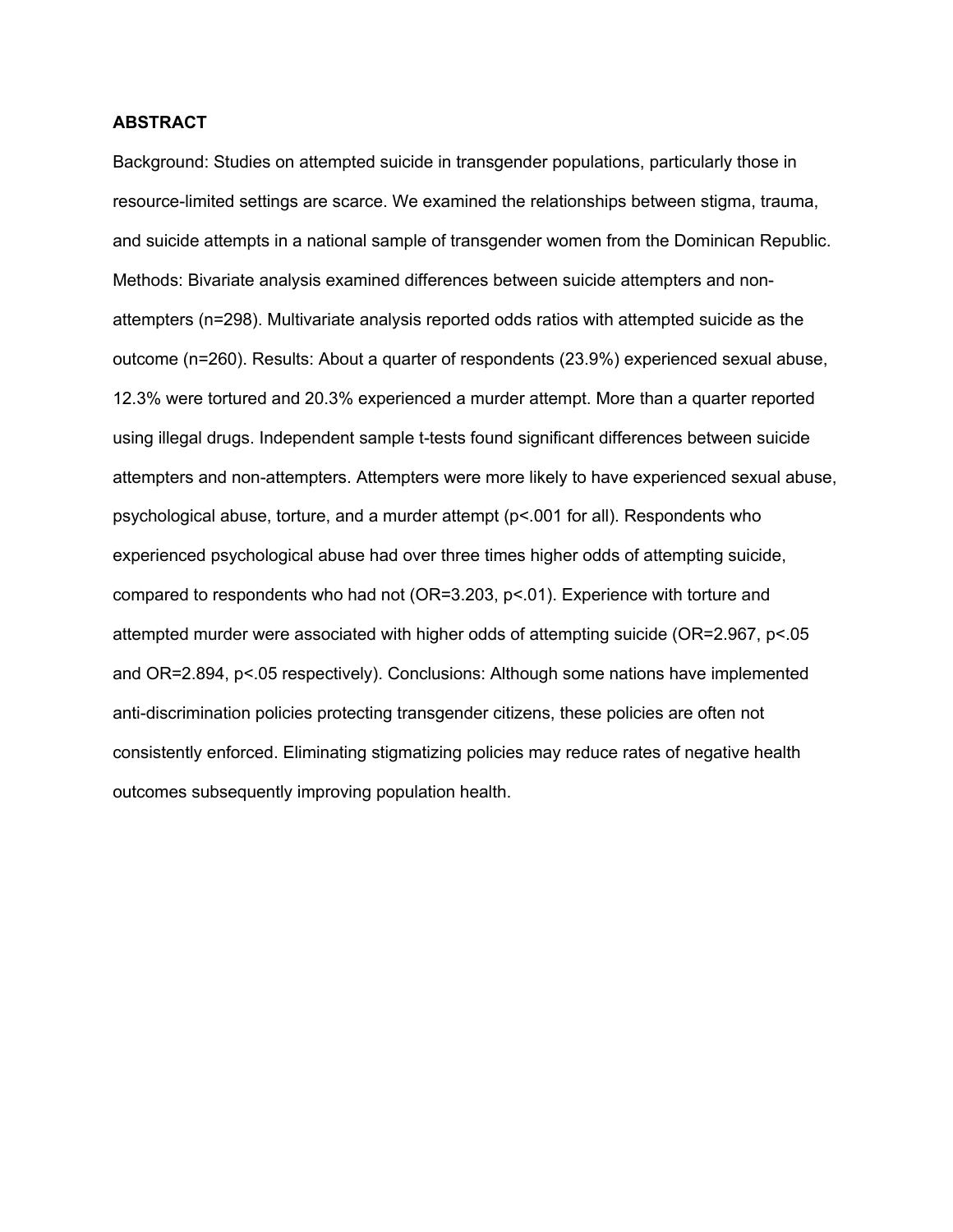### **BACKGROUND**

Transgender women are routinely marginalized, stigmatized, and victimized; this is particularly true in the Dominican Republic where non-traditional gender identities are viewed with contempt thereby perpetuating and reinforcing institutional discrimination. (CONAVIHSIDA, 2012; PAHO, 2014) Specifically, 30% of transgender women in the Dominican Republic reported encountering discrimination in the workplace, 45% encountered discrimination in educational settings, and one-third believed it was too difficult to access health care services out of fear of rejection, shame, and embarrassment. (CONAVIHSIDA, 2012; Hasbún, 2012) These experiences with trauma, stigma, and discrimination are hallmark risk factors for suicide and attempting suicide (Clements-Nolle et al., 2006; Nock et al., 2008), and reduce the likelihood that transgender women in the Dominican Republic will seek care for their mental illnesses and suicidal ideation. (PAHO, 2014) Although, we know that gender and sexual minorities are at greater risk for attempting suicide as compared to their cisgender peers, few suicide studies are available on transgender populations, and we known even less about the suicide behavior of transgender women in resource-limited settings. (WHO, 2014) The majority of suicide research has been conducted in high-income, industrialized nations. (Dyregrov, 2011; WHO, 2014) Considering this knowledge gap, we examined associations between experiences with stigma, discrimination, trauma, and attempted suicide in a national sample of transgender women residing in the Dominican Republic.

Globally, over 800,000 people die from suicide annually, and 75% of these deaths occur in low- and middle-income countries (LMIC). (WHO, 2014) Structural barriers to accessing mental health care are more common in LMICs where health surveillance systems, mental health resources, and services for prevention, identification, treatment and support are limited. (WHO, 2014) In the Dominican Republic, almost half of suicides (48.1%) occur in citizens aged 20 to 44 years, (ONE, 2014) and suicides are concentrated in the Dominican Republic's largest urban and most populated cities: Santo Domingo and Santiago. (ONE, 2014) Specific to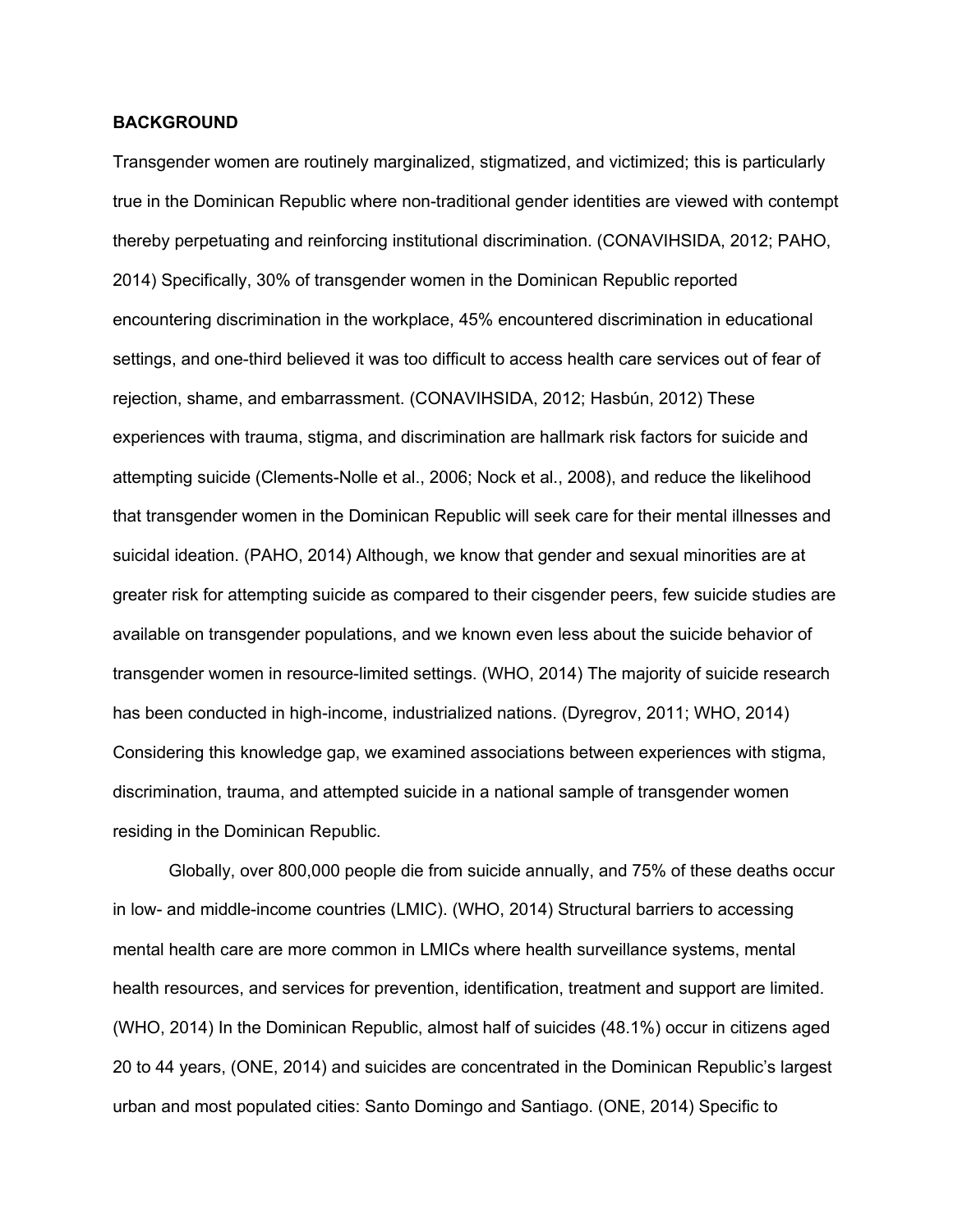transgender populations, prevalence of suicide attempts range widely from 16% in Washington D.C. to as high as 50% in Chile. (Moody and Smith, 2013; PAHO, 2014) In the latter Chilean study, 87.5% of respondents reported being depressed; this rate was markedly higher than that of the non-transgender matched peer-group where 5% reported that they attempted suicide and 20% reported depression. (PAHO, 2014) In another matched peer-group study from Sweden, transgender respondents were five times more likely to attempt suicide and nineteen times more likely to commit suicide when compared to the matched cisgender peer-group. (Dhejne et al., 2011)

General risk factors for suicide, suicidal ideation, and suicide attempts include depression, childhood abuse, experience with trauma, substance abuse, and other mental health conditions (Meyer, 2003). Suicide attempts in gender and sexual minorities are influenced by an additional set of more specific risk factors including: experience with stigma, discrimination, victimization, social exclusion, low socioeconomic status, low educational attainment, and homelessness. (Clements-Nolle et al., 2006; Goldblum et al., 2012; Haas et al., 2014; Meyer, 2003; Nock et al., 2008; Kim et al., 2016). Exposure to both sets of risk factors, regardless of gender or minority status, is associated with elevated levels of stress, mental illness, suicide, suicidal ideation, and attempted suicide. (Clements-Nolle et al., 2006; Goldblum et al., 2012; Haas et al., 2014; Meyer, 2003; Nock et al., 2008; House et al., 2011, Hatzenbuehler et al., 2014) Gender-based violence also increases likelihood of attempted suicide by four-fold in transgender people and the more often a transgender person experiences violence, the greater the number of lifetime suicide attempts she will make. (Goldblum et al., 2012) Moreover, transgender persons who are rejected by family and friends, especially transgender women who have experienced verbal and physical abuse, are more socially vulnerable, more likely to use drugs as a coping mechanism, and more likely to develop poor mental health outcomes. (Haas et al., 2014, Kaplan et al., 2016, Grossman and D'Augelli, 2007)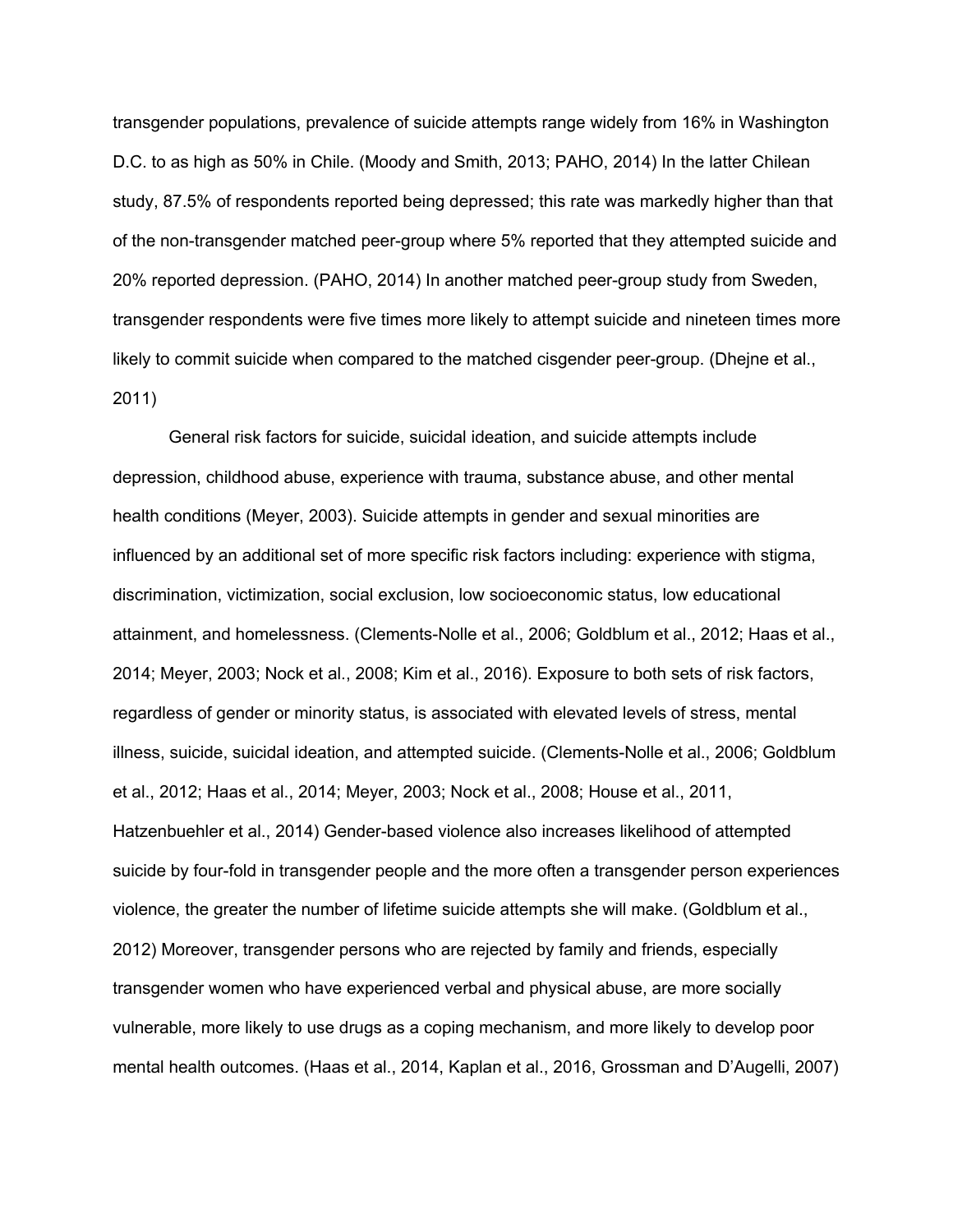Traumatized and stigmatized individuals often use drugs, both illicit and prescription, as a coping mechanism. (Choi et al., 2016; Rahim et al., 2015) The United Nations Office on Drugs and Crime (UNODC) estimated that worldwide, 250 million people used at least one illicit drug in 2014. Of these, more than 12% , or over 29 million people total, were considered problem drug users, or suffering from a drug use disorder or dependence (UNODC, 2016). Historically, Caribbean studies have almost exclusively focused on drug transportation and seldom acknowledged drug-related health and social welfare consequences; however, a recent study out of the Dominican Republic suggested that drug access was heavily situated in high tourism areas, particularly where sex workers, transgender women, and tourists congregated, thereby ostensibly increasing transgender women's exposure to drugs. (Guilamo-Ramos et al., 2015)

The root cause of the many trauma-related risk behaviors (e.g. suicide) and coping mechanisms (e.g. drug use) is stigma. Stigma is the process by which a group of individuals, such as transgender women, is labeled socially undesirable or deviant and is therefore devalued due to their attributes or behaviors that are societally perceived to be "deeply discrediting". (Goffman, 1963; Turan et al., 2016) Because stigma is a fundamentally social process requiring an "us," versus "them," stigma is perpetuated and reinforced by social structure and interpersonal interactions. (Link and Phelan, 2006; Turan et al., 2016) There are three domains of stigma: perceived stigma, enacted stigma, and internalized stigma. (Berger et al., 2001; Phillips et al., 2011) Studies among sexual minorities suggest that exposure to any of these three types of stigma is associated with higher rates of suicide and attempted suicide. (Cho and Sohn, 2016; Hatzenbuehler et al., 2014; Perez-Brumer et al., 2015) Since stigma marginalizes an individual or a population, those belonging to a stigmatized group cease to be regarded as "normal," (Goffman, 1963) effectively exposing them to social rejection because of belonging to the stigmatized group. (Goffman, 1963) Thus, this stigma can discourage transgender women from seeking mental health treatment or contribute to noncompliance with their treatment regimens. (Link & Phelan Link and Phelan, 2006)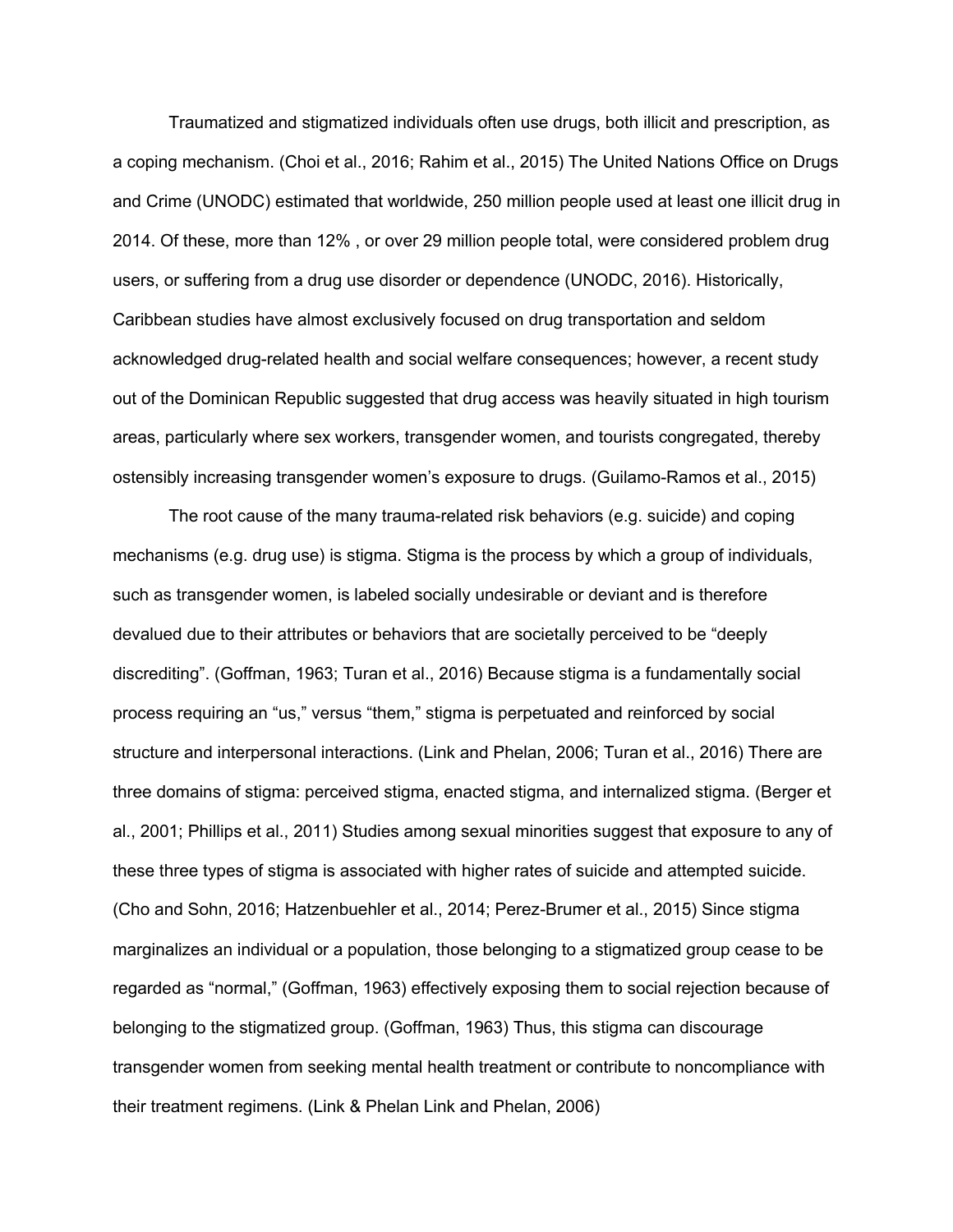In an analysis of the General Social Survey/National Death Index data, results showed shorter life expectancy by approximately twelve years in sexual minorities living in high-stigma communities compared with those living in more inclusive areas; causes of this life expectancy gaps where suicide, homicide, and cardiovascular disease. (Hatzenbuehler et al., 2014) Additionally, increased odds of suicide attempts in transgender adults were strongly associated with internalized stigma, specifically transphobia. (Perez-Brumer et al., 2015) Considering the empirical evidence on suicide in transgender populations, as well as the implications of stigma theory, we hypothesize that transgender women in the Dominican Republic will 1) Exhibit high rates of depression, 2) Have experienced multiple forms of stigma and trauma, and that 3) Stigma and trauma, along with depression will be associated with attempted suicide in our sample.

### **METHODS**

Data from the 2015 Dominican Republic Transgender Health Needs Study (THNS) were analyzed (n=299). These data were collected by Centro de Orientación e Investigación Integral (COIN), and the study was funded by the National Council for HIV and AIDS (CONAVIHSIDA). Quantitative data were collected through facilitated interviews with transgender women participants. The questionnaire collected data on: a) Demographics b) Sex Partners c) Sexual history d) Use of condoms and lubricants e) Sexually Transmitted Infections f) Health Care g) Gender Violence h) Stigma and discrimination i) Use of hormones and other feminization processes j) Inclusion and social exclusion, and k) Stress experienced by minorities. This study leveraged the PLACE method of data collection recommended by the Joint United Nations Programme on HIV/AIDS (UNAIDS).

El Consejo Nacional de Bioética en Salud, (CONABIOS) in the Dominican Republic provided ethical approval for the implementation of this study. Informed consent was collected verbally. Verbal consent is a modality often used in participatory action research when working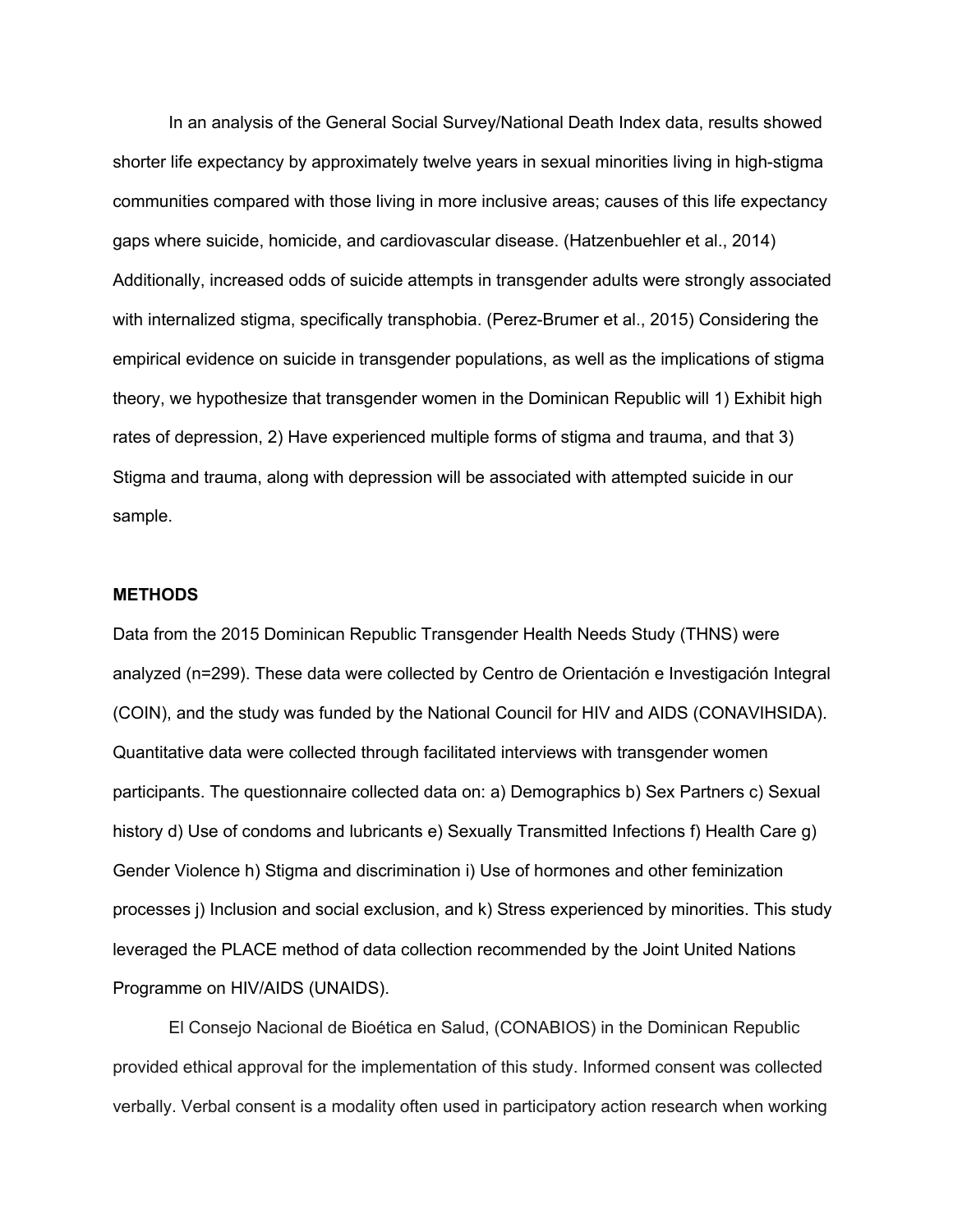with low literacy populations. (Marshall, 2007; Tindana et al., 2006) We have found verbal consent, when designed and implemented thoughtfully, leads to thorough comprehension of the study and of voluntary participation as opposed to securing written consent, which may cause psychosocial discomfort when the respondent cannot read or write. (Krogstad et al., 2010; Tekola et al., 2009) The University of Alabama at Birmingham's Institutional Review Board provided ethical approval for secondary data analysis (#N150803004).

#### *Dependent Variable*

Attempting suicide was a dichotomous variable representing whether or not respondents answered affirmatively to the question "Have you attempted suicide?" (1=yes; 0=no).

### *Independent Variables*

Age, income, and educational attainment were included as demographic controls. Age was continuous in years. Monthly income in pesos was measured categorically (1=0-1000; 2=1001- 5000; 3=5001-10000; 4=more than 10001 pesos). Educational attainment was measured using dummy variables (primary school or less, secondary school, or post-secondary school (technical school or university), with primary school or less serving as the reference category.

We included trauma due to stigma, depression, and drug use in our analysis. Trauma was represented by four separate dichotomous measures of whether the respondent since turning 14 years old had experienced 1) sexual abuse, 2) psychological abuse, 3) torture, and 4) if someone had attempted to kill the respondent (yes=1; 0=no). These terms were presented simply without additional definitions; thus, the respondent reported on her understanding of these terms (e.g. torture). Depression was assessed by asking respondents to describe how to best describe her daily life situation in the last 6 months in terms of whether they "felt depressed." Responses were coded into three dummy variables (never depressed, sometimes depressed, or always depressed) with never feeling depressed in her daily life situation serving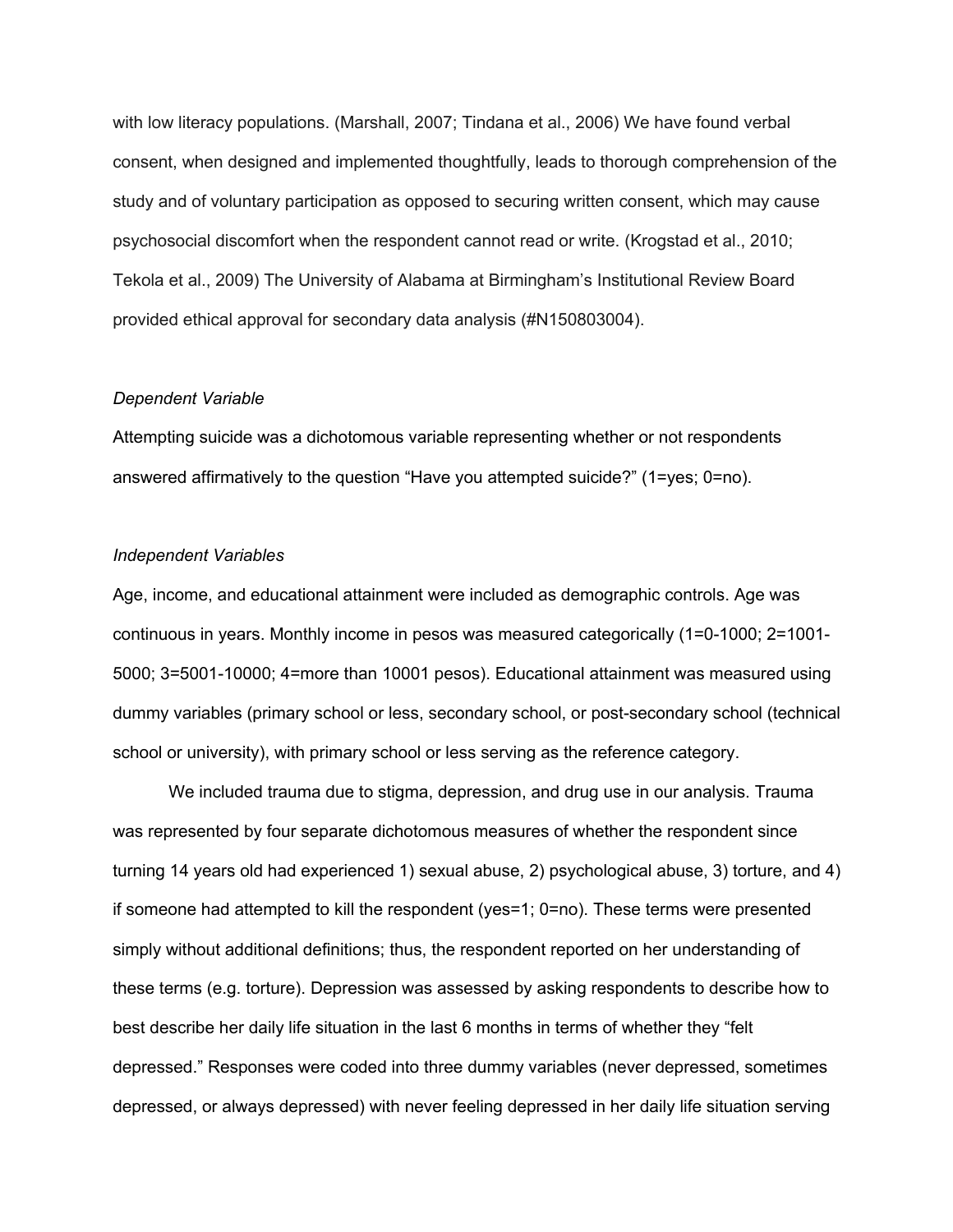as the reference category. Illicit drug use was measured with a dichotomous variable which asked the respondent about her illicit drug use in the past 6 months (1=yes, 0=no).

#### *Statistical Analyses*

In addition to completing univariate and bivariate analyses (n=298), we employed multivariate analysis using logistic regression with attempted suicide as our outcome. Listwise deletion resulted in n=260. All analyses were conducted in IBM SPSS Statistics 24.

### **RESULTS**

#### *Descriptive Statistics*

Descriptive statistics, both univariate and bivariate, are reported in Table 1. The average age of our sample was 26.0 years with those who attempted suicide being slightly younger (25.0) than those who had not (26.2). Approximately a quarter of respondents had a monthly income of over 10,000 pesos per month and roughly 21% of the sample had a primary school education or less. Between one fifth and one quarter of respondents had attempted suicide (22.5%).

We found a high level of trauma present in our sample. Almost half (46.0%) of respondents experienced some form of trauma; 23.9% experience sexual abuse, 33.0% experienced psychological abuse, 12.3% were tortured, and 20.3% experienced a murder attempt on her life. The rate of trauma (any of the four types) was over 80% in those who had attempted suicide as compared to about a third (36.3%) in those who had not attempted suicide. Rates of depression were also high; 73.6 % of the sample reported feeling sometimes or always depressed in the last 6 months. More than a quarter of the sample (26.1%) reported using illegal drugs in the past 6 months.

A directionally consistent pattern emerged in our univariate and bivariate results. Transgender women who attempted suicide experienced higher rates of trauma than those who did not. Independent sample t-tests showed significant differences between suicide attempters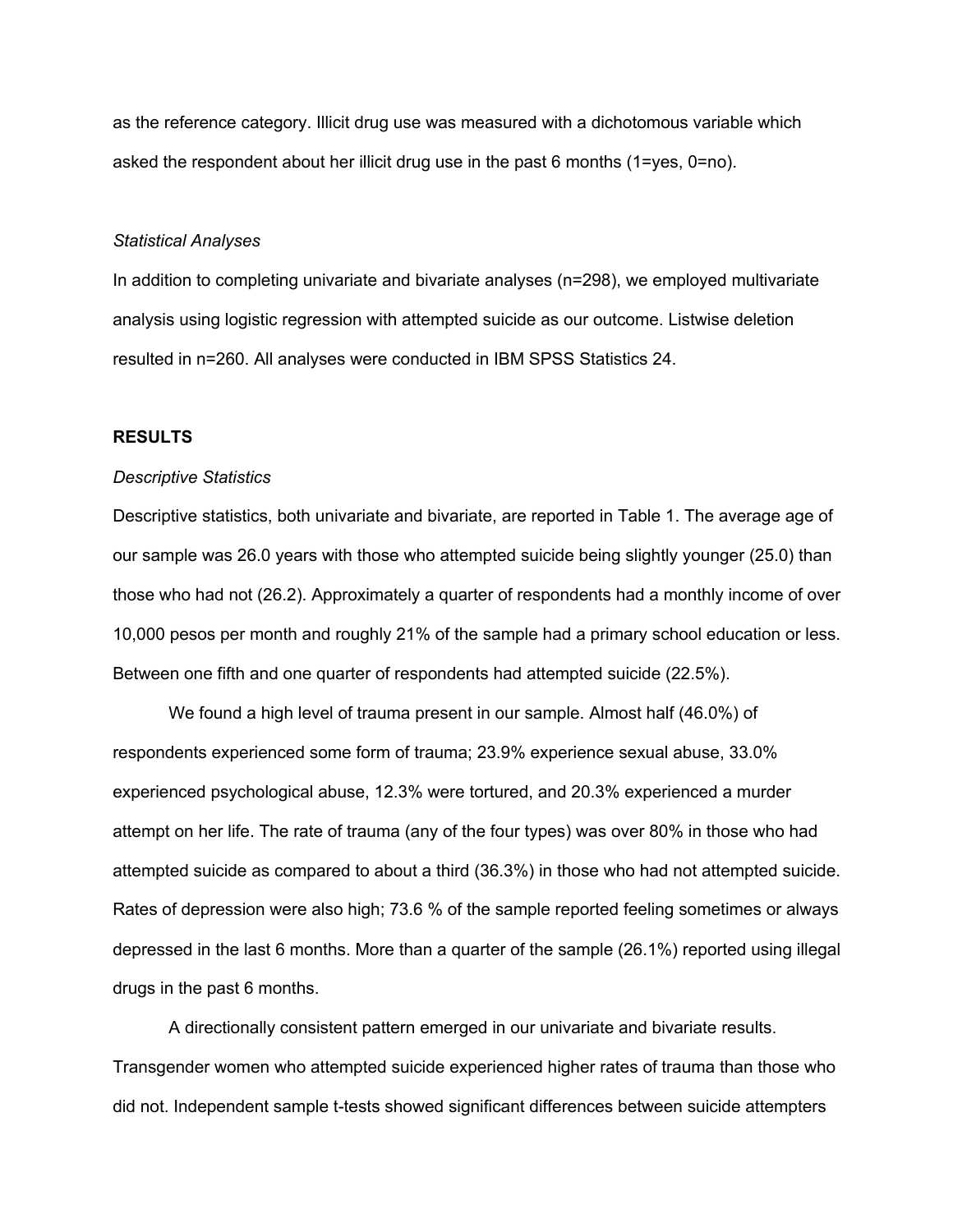and non-attempters. Attempters more likely to have experienced sexual abuse, psychological abuse, torture, and a murder attempt (p<.001 for all types of trauma). Suicide attempters were also more likely to have been depressed (p<.001), to have used illicit drugs in the last 6 months (p<.05), had lower levels of monthly income (p<.05), and had a primary school level education or less (p<.01) than non-attempters.

### [Table 1 about Here]

### *Multivariate Analyses*

Table 2 presents results for the multivariate analysis employing logistic regression. Psychological abuse, torture, and experiencing a murder attempt were significantly associated with the likelihood of reporting a suicide attempt. Respondents who experienced psychological abuse had over three times higher odds of attempting suicide compared to respondents who had not experienced psychological abuse (OR=3.203, p<.01, CI=1.456, 7.048). Similarly, experiencing torture and a murder attempt were associated with nearly three times higher odds of attempting suicide compared to those who had not been tortured (OR=2.967, p<.05, CI=1.456, 7.048) or who had not experienced a murder attempt (OR=2.894, p<.05, CI=1.238, 6.764). Respondents who experienced sexual abuse did not have higher odds of attempting suicide relative to respondents who had not experienced sexual abuse.

Depression was also significantly associated to attempting suicide. Compared to transgender women who never felt depressed, respondents who sometimes felt depressed had over four times higher odds of attempting suicide (OR=4.026, p<.05, CI=1.232, 13.154). Respondents who used illicit drugs had over two times higher odds of attempting suicide (OR=2.292, p<.05, CI=1.020, 5.150). Low monthly income, age, and low educational attainment were not significantly associated with attempted suicide.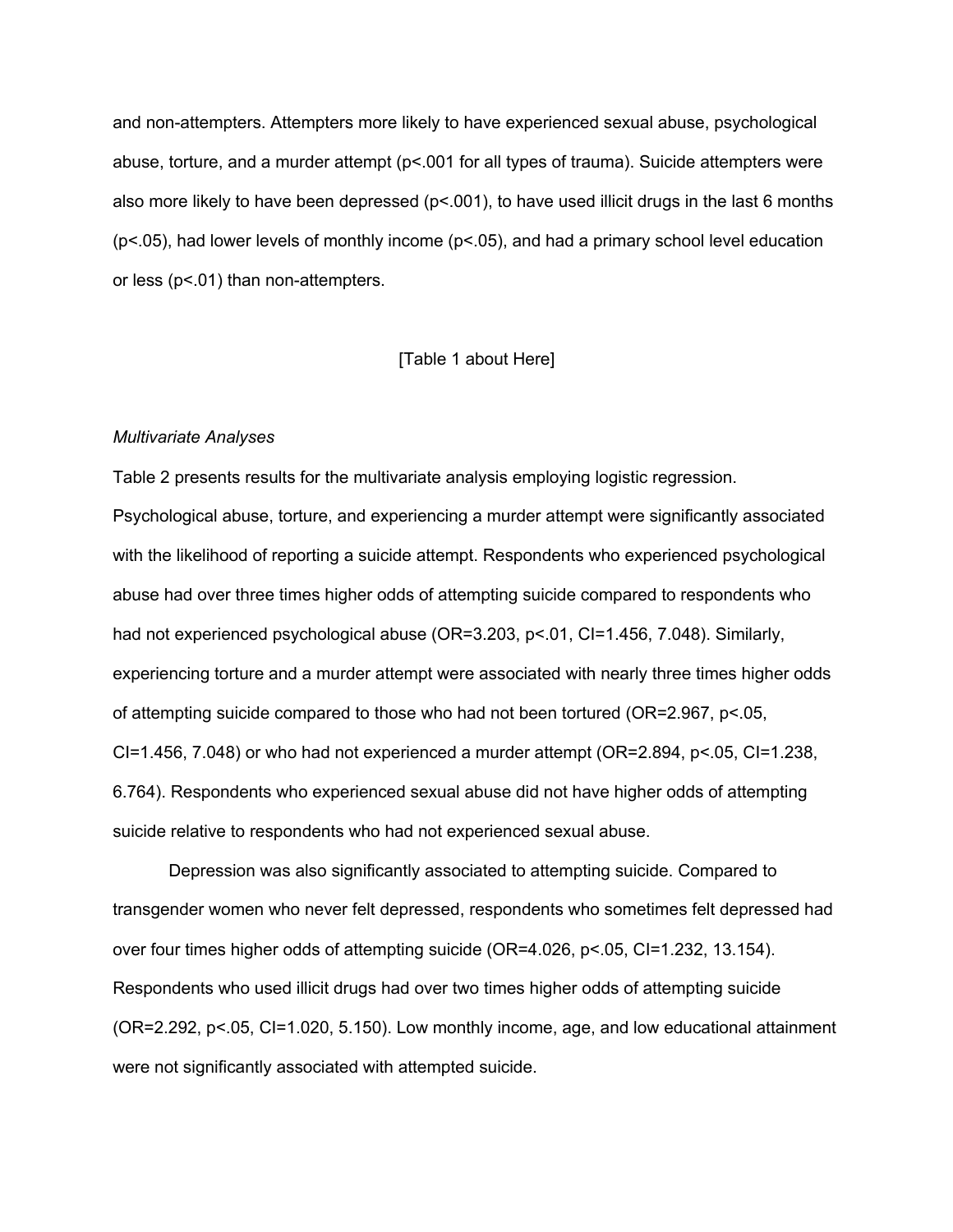#### [Table 2 about Here]

#### **DISCUSSION**

We proposed three hypotheses on the rates and relationships of included variables; we found statistical support for all three hypotheses. Our key findings were that 1) the rate of attempted murder on the lives of transgender women in our sample was high, and 2) Experiencing a murder attempt was statistically associated with attempting suicide. Although studies exist on the effects of stigma, victimization, and trauma, rarely are the effects of attempted murder on suicide or suicide attempts statistically assessed. Having said this, the interpersonal theory of suicide (Joiner, 2005) provides a framework to contextualize our results. This theory asserts that certain individuals are at greater risk to attempt or commit suicide due to three key components: thwarted belongingness, perceived burdensomeness, and acquired capability (Baumeister and Leary, 1995; Hoyer and Lund, 1993; Joiner et. al, 2007). Belongingness is considered a social need for mental well-being; in a society wherein transgender populations are stigmatized they may experienced thwarted belongingness or a lack of belonging, and this lack has been associated with greater risk to attempt suicide. (Baumeister and Leary, 1995; Hoyer and Lund, 1993; Joiner et. al, 2007) Additionally, the high rates of experienced trauma, such as murder attempts, could increase our participants' acquired capability for attempting suicide. The less an individual fears death, which is a result of exposure to pain and suffering that is proximal to death, the more likely she is to attempt suicide; basically suicide and suicide attempts are related to being desensitized to dying. If a transgender woman in the Dominican Republic experiences a murder attempt on her life, the interpersonal theory of suicide (Joiner, 2005) suggests she could become more likely to attempt suicide, which aligns with our results.

Limitations should be carefully considered when applying findings. First, bias is expected in self-reported, survey data, especially when the population is stigmatized, such as transgender women. Some of our measures lacked specificity, reducing extensibility of our findings. As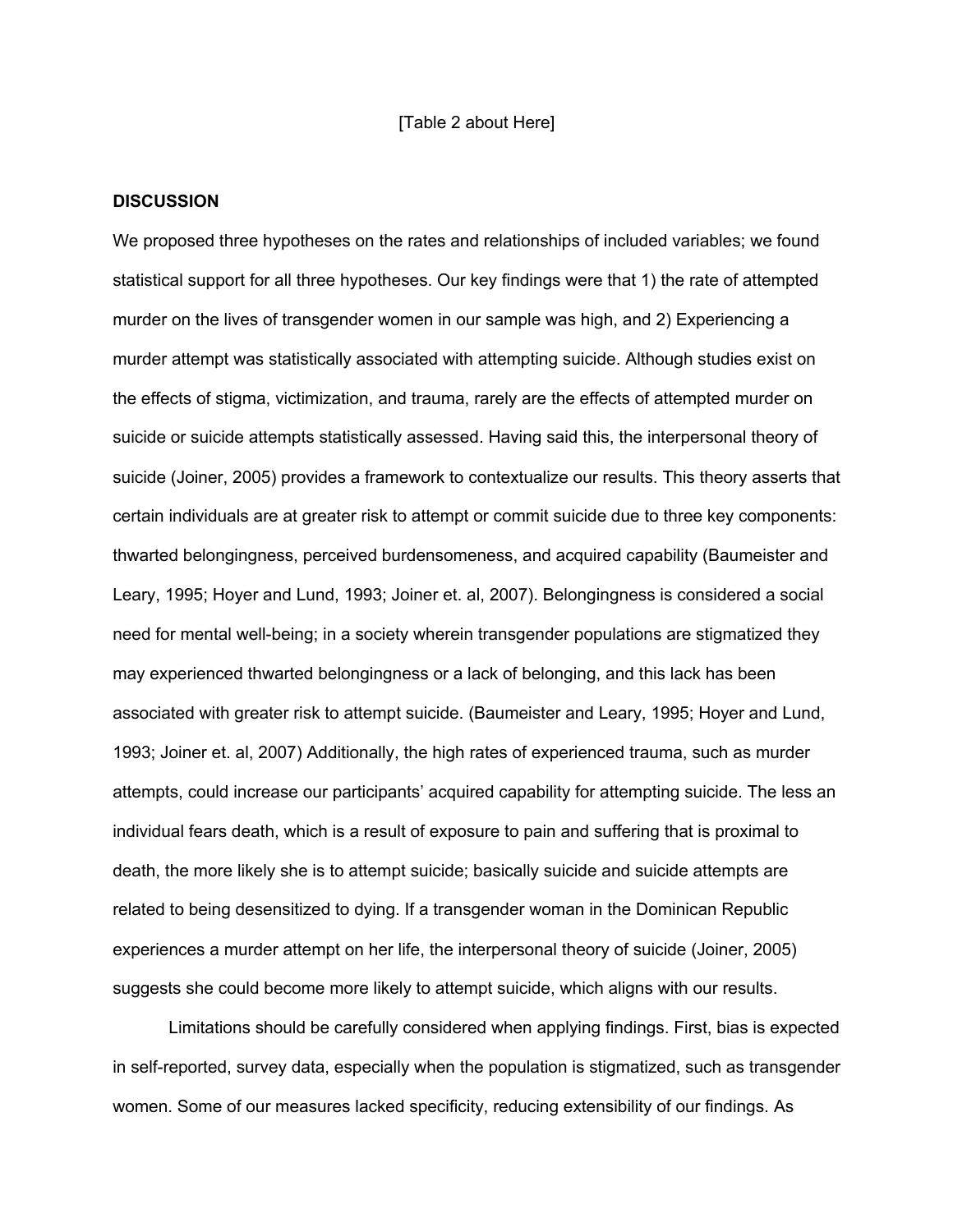mentioned previously, certain terms, such as torture, were not defined; thus, respondents were left to interpret the meaning of these words. Moreover, we are unaware as to if transgender women who responded having attempted suicide did so before or after experiencing trauma. We are also unable to ascertain if respondents who experienced victimization contacted the police or local authorities seeking prosecution. Our sample size was small; more comprehensive data collection could provide deeper insight. Finally, causality cannot be inferred from crosssectional data. Future studies should consider our limitations when designing and implementing subsequent studies with this same population.

#### *Policy Implications*

In the Dominican Republic, although Article 42, the right to integrity, and Article 39, the right to equality, stipulate that all men and women have the right to live without violence and cannot be discriminated against based on gender and other personal and social conditions, Article 330 of the Criminal Code is often used by police officers to justify harassment, which stipulates that fines or up to 2 years of imprisonment can be imposed when same-sex couples engage in public displays of affection as a violation of decorum and good behavior in public. (D.R. Const., 2015) There are no explicit discrimination protection laws and so, technically it is not illegal to discriminate on account of sexual orientation or gender identity. Due to the amended wording of Article 55, rights of the family, marriage, civil unions or domestic partnerships are only recognized between a man and women. Although not explicitly discriminatory against transgender persons, these policies increase the vulnerability of transgender women and men who live in or visit the Dominican Republic. In contrast, there are protective laws; however, these laws are not uniformly or consistently enforced (PAHO, 2014). For instance, Law 285-66, Article 210 that prohibits sodomy between officers of the same-sex, commonly is not enforced, (D.R. Const., 2015) especially in the cases where officers have coerced sexual favours from transgender sex workers. (Hasbún, 2012) So, although the Dominican Republic has protective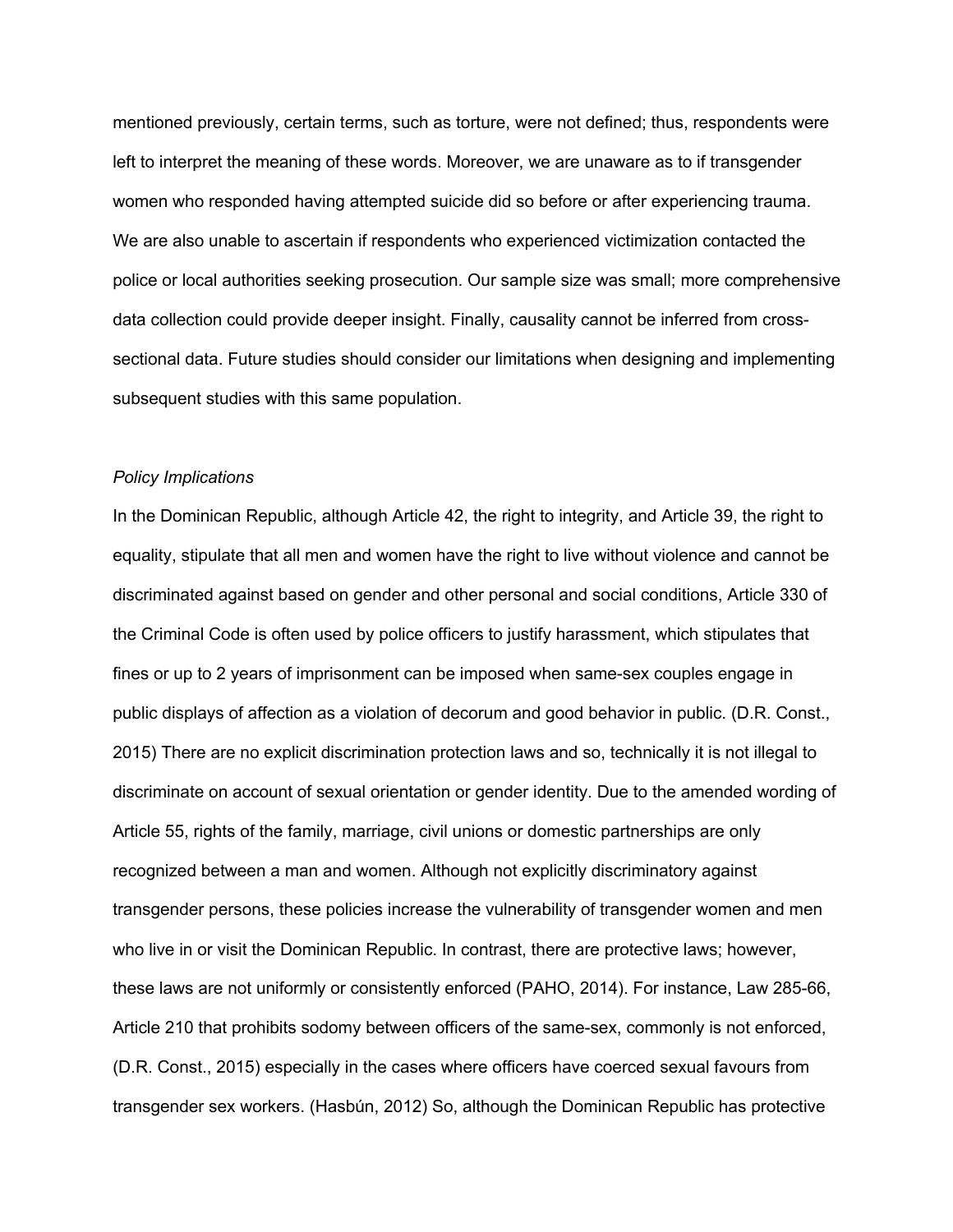laws, is a member state of the Organization of American States (OAS), and is part of numerous United Nations System and Inter-American System for the Protection of Human Rights treaties and declarations, human rights violations and violence are not condemned and do not routinely achieve justice. (PAHO, 2014) Therefore, the vulnerabilities experienced by transgender persons, especially transgender persons in the Dominican Republic, could be eased by understanding of impact of policies that promote or allow harm to transgender citizens, retiring discriminatory policies, and implementing and enforcing protective policies designed to ensure human rights are not violated. (Winter et al., 2016b)

#### *Conclusion*

Globally, transgender women are traumatized, stigmatized, and stripped of their human rights. Although progress has been made to support transgender rights in some high-income nations, this advancement has not occurred universally in resource-poor settings. (Winter et al., 2016b) The transgender community continues to be traumatized at high rates, which robs transgender persons of respect and dignity and has detrimental effects on physical health, mental health, and social wellbeing. (Budhwani et al., 2016; Reisner et al., 2016; Winter et al., 2016a, 2016b; Wylie et al., 2016)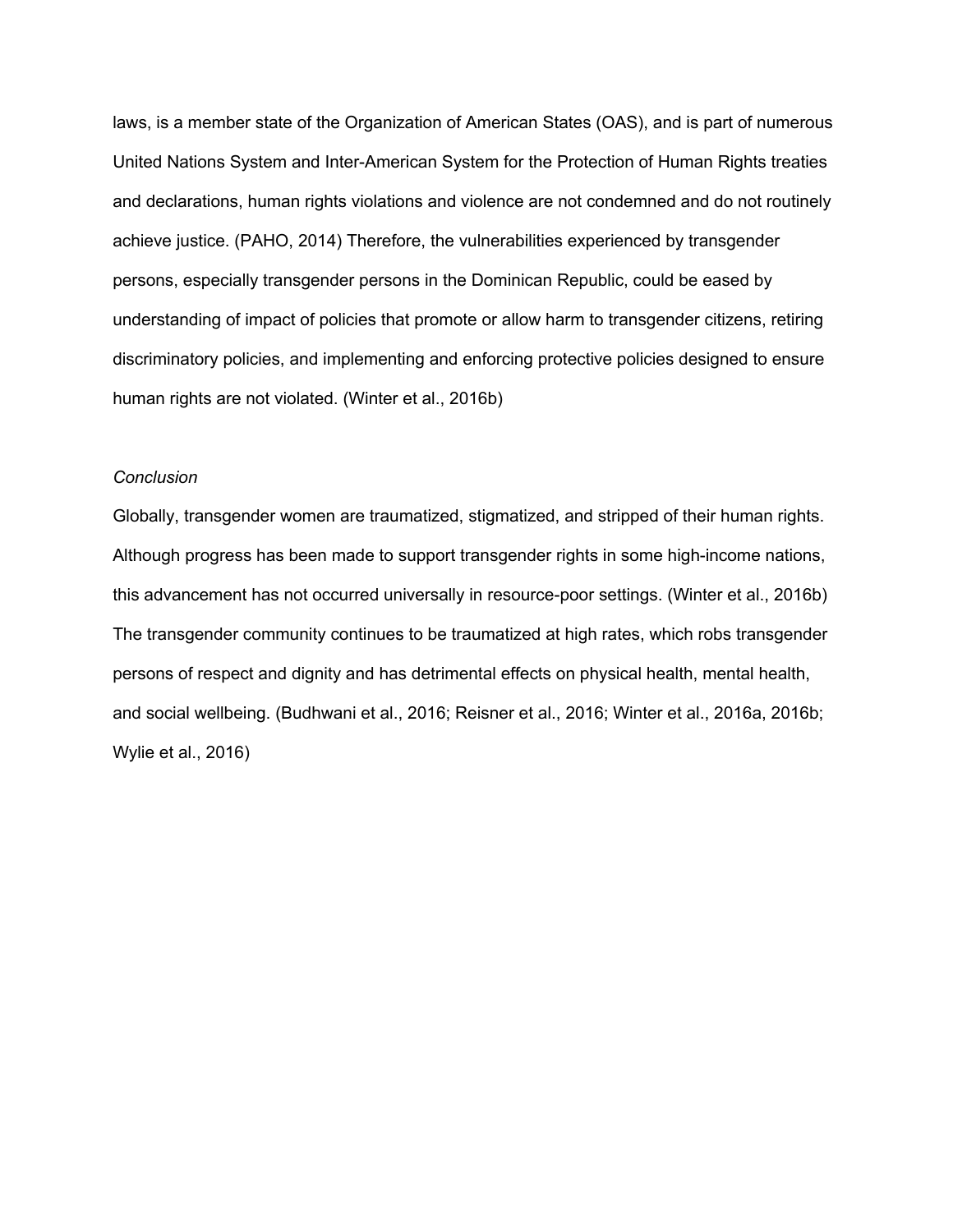### **REFERENCES**

Berger, B.E., Ferrans, C.E., Lashley, F.R., 2001. Measuring stigma in people with HIV: psychometric assessment of the HIV stigma scale. Res. Nurs. Health. 24(6), 518-529.

Baumeister, R.F. and Leary, M.R. 1995. The need to belong: Desire for interpersonal attachments as a fundamental human motivation. Psychological Bulletin. 117, 497-529

Budhwani, H., Turan, B., Hasbun, J., Rosario, S., Tillotson, L., McGlaughlin, E., Waters, J., 2016. Association between violence exposure and condom non-use among transgender sex workers in the Dominican Republic: the mediating role of trust, Int J STD AIDS. pii: 0956462416659421. (Epub ahead of print).

Centers for Disease Control and Prevention (CDC), 2016. Suicide: Consequences. http://www.cdc.gov/violenceprevention/suicide/consequences.html (accessed 16.10.25)

Cho, B., Sohn, A., 2016. How do sexual identity, and coming out affect stress, depression, and suicidal ideation and attempts among men who have sex with men in South Korea? Osong Public Health Res. Perspect. 7(5), 281-288.

Choi, N.G., DiNitto, D.M., Marti, C.N., Choi, B.Y., 2016. Association of adverse childhood experiences with lifetime mental and substance use disorders among men and women aged 50+ years. Int Psychogeriatr. 1-14. (Epub ahead of print).

Clements-Nolle, K., Marx, R., Katz, M., 2006. Attempted suicide among transgender persons: The influence of gender-based discrimination and victimization. J. Homosex. 51(3), 53-69.

Consejo Nacional para el VIH y sida (CONAVIHSIDA), 2012. Segunda Encuesta de Vigilancia de Comportamiento con Vinculación Serológica en Poblaciones Claves: Gais, Trans y Hombres que tienen sexo con Hombres (GTH), Trabajadoras Sexuales (TRSX), Usuarios de Drogas (UD). Diseño Grafico, Santo Domingo. Spanish.

Dhejne, C., Lichtenstein, P., Boman, M., Johansson, A.L., Långström, N., Landén, M., 2011. Long-term Follow-up of Transsexual Persons Undergoing Sex Reassignment Surgery: Cohort Study in Sweden. PLoS One. 6(2), e16885.

Dominican Republic Constitution, 2015. https://www.constituteproject.org/constitution/Dominican\_Republic\_2015.pdf (accessed 16.10.25)

Dyregrov, K., 2011. What do we know about needs for help after suicide in different parts of the world? A phenomenological perspective. Crisis. 32(6), 310-318.Goffman, E., 1963. Stigma; notes on the management of spoiled identity. Prentice-Hall, Englewood Cliffs.

Goldblum, P., Testa, R. J., Hendricks, M. L., Bradford, J., & Bongar, B., 2012. The relationship between gender-based victimization and suicide attempts in transgender people. Professional Psychology: Research and Practice. 43, 468-475.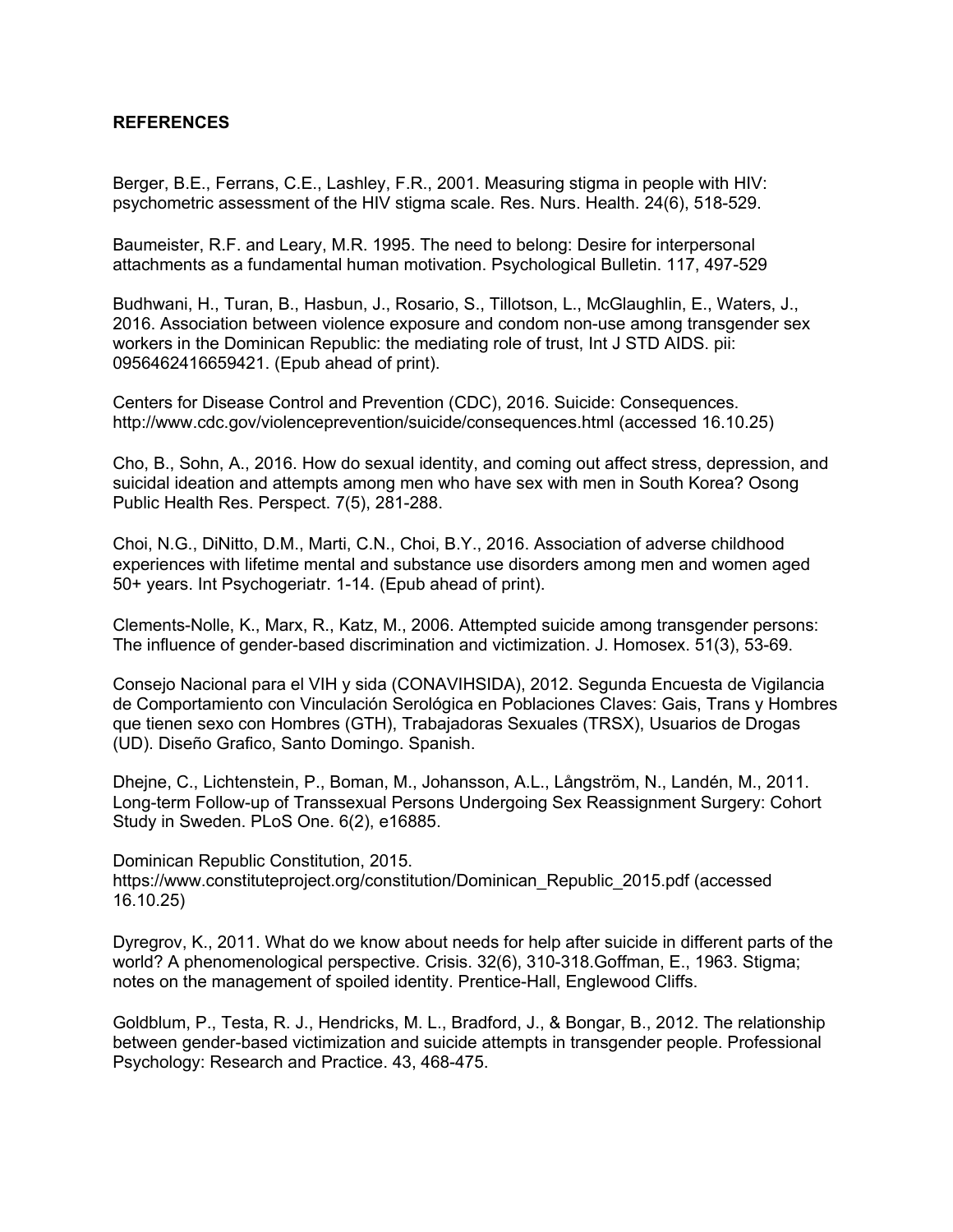Grossman, A.H., D'Augelli, A.R., 2007. Transgender youth and life-threatening behaviors. Suicide Life Threat. Behav. 37(5), 527-537.

Guilamo-Ramos, V., Lee, J.J., Ruiz, Y., Hagan, H., Delva, M., Quiñones, Z., Kamler, A., Robles, G., 2015. Illicit drug use and HIV risk in the Dominican Republic: tourism áreas créate drug use opportunities. Glob Public Health. 10(3), 318-330.

Haas, A. P., Rodgers, P. L., Herman, J. L., 2014. Suicide attempts among transgender and gender non-conforming adults: UCLA: The Williams Institute and American Foundation for Suicide Prevention. http://williamsinstitute.law.ucla.edu/wp-content/uploads/AFSP-Williams-Suicide-Report-Final.pdf (accessed 16.10.25)

Hasbún, J., 2012. Focus Right—Diversity and Commonality- a look at Female and Transgender sex workers in three Caribbean Countries. The Caribbean Vulnerable Communities Coalition (CVC), El Centro de Orientación e Investigación Integral (COIN), Pan Caribbean Partnership Against HIV and AIDS (PANCAP), CARICOM Community Secretariat, Santo Domingo.

Hatzenbuehler, M.L., Bellatorre, A., Lee, Y., Finch, B.K., Muennig, P., Fiscella, K., 2014. Structural stigma and all-cause mortality in sexual minority populations. Soc. Sci. Med. 103, 33- 41.

Herek, G., Gillis, J. R., Cogan, J. C., 2009. Internalized stigma among sexual minority adults: Insights from a social psychological perspective. Journal of Counseling Psychology. 56, 32–43.

House, A.S., Van Horn, E., Coppeans, C., Stepleman, L.M., 2011. Interpersonal trauma and discriminatory events as predictors of suicidal and nonsuicidal self-injury in gay, lesbian, bisexual, and transgender persons. Traumatology. 17(2),75.

Hoyer, G. and Lund, E. 1993. Suicide among women related to number of children in marriage. Archives of General Psychiatry. 50, 134-137

Joiner, T.E. 2005. Why People Die By Suicide. Cambridge, MA: Harvard University Press.

Joiner, T.E., Hollar, D., and Van Orden, K.A. 2007. On Buckeyes, Gators, Super Bowl Sunday, and the Miracle on Ice: 'Pulling together' is associated with lower suicide rates. Journal of Social and Clinical Psychology. 25, 180-196

Kaplan, R.L., Nehme, S., Aunon, F., de Vries, D., Wagner, G., 2016. Suicide risk factors among trans feminine individuals in Lebanon. Int. J. Transgend. 17(1), 23-30.

Kim, J.L., Kim, J.M., Choi, Y., Lee, T.H., Park, E.C., 2016. Effect of Socioeconomic Status on the Linkage Between Suicidal Ideation and Suicide Attempts. Suicide Life Threat. Behav. 46(5), 588-597.

Krogstad, D,J., Diop, S., Diallo, A., Mzayek, F., Keating, J., Koita, O.A., Touré, Y.T., 2010. Informed Consent in International Research: The Rationale for Different Approaches. Am J Trop Med Hyg. 83(4), 743-747.Link, B.G., Phelan, J.C., 2006. Stigma and its public health implications. Lancet. 367(9509), 528-529.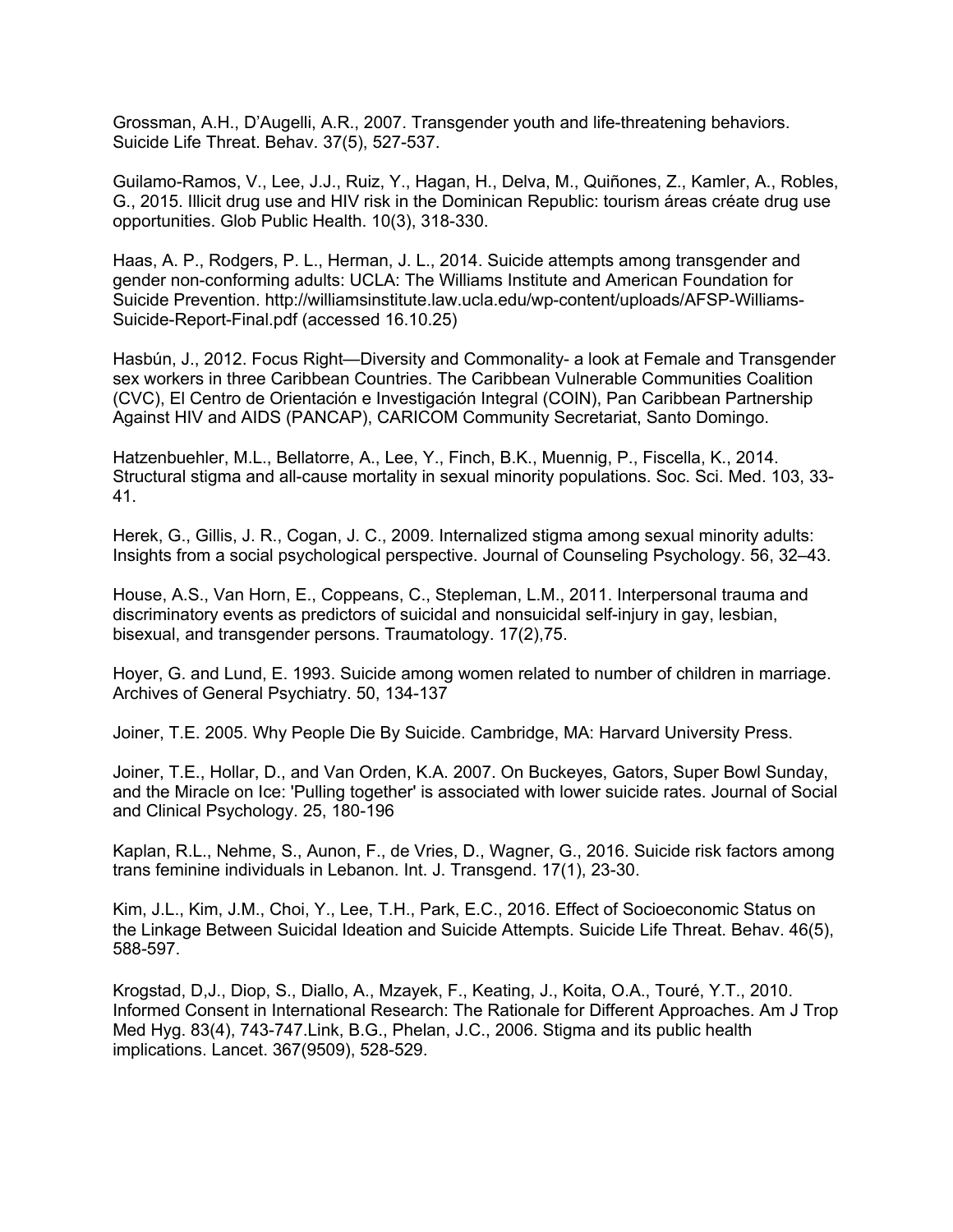Marshall, P.A., 2007. Ethical challenges in study design and informed consent for health research in resource-poor settings. Special Topics in Social, Economic and Behavioural (SEB) Research report series, No. 5. World Health Organization, Geneva.

Meyer, I.H., 2003. Prejudice, social stress, and mental health in lesbian, gay, and bisexual populations: conceptual issues and research evidence. Psychol Bull. 129(5), 674-697.

Moody, C., Smith, N.G., 2013. Suicide Protective Factors Among Trans Adults. Arch. Sex Behav. 42(5), 739-752.

Nock, M.K., Borges, G., Bromet, E.J., Cha, C.B., Kessler, R.C., Lee, S., 2008. Suicide and Suicidal Behavior. Epidemiol Rev. 30, 133–154.

Oficina Nacional de Estadistica (ONE), 2014. Anuario de estadísticas—muertes accidentals y violentas 2014. http://www.one.gob.do/Categoria/Publicaciones/1457 (accessed 16.10.27)

Pan American Health Organization (PAHO), John Snow, Inc., World Professional Association for Transgender Health, et al., 2014. Blueprint for the Provision of Comprehensive Care for Trans Persons and Their Communities in the Caribbean and Other Anglophone Countries. John Snow, Inc., Arlington.

Perez-Brumer, A., Hatzenbuehler, M.L., Oldenburg, C.E., Bockting, W., 2015. Individual- and Structural-Level Risk Factors for Suicide Attempts among Transgender Adults. Behav. Med. 41(3), 164-171.

Phillips, K.D., Moneyham, L., Tavakoli, A., 2011. Development of an instrument to measure internalized stigma in those with HIV/AIDS. Issues Ment. Health Nurs. 32(6), 359-366.

Rahim, M., Patton, R., 2015. The association between shame and substance use in young people: a systematic review. PeerJ. 3, e737.

Reisner, S., Poteat, T., Keatley, J., Cabral, M., Mothopeng, T., Dunham., E, Holland, C.E., Max, R., Baral, S.D., 2016. Global health burden and needs of transgender populations: a review. Lancent. 388(10042), 412-436.

Tekola, F., Bull, S.J., Farsides, B., Newport, M.J., Adeyemo, A., Rotimi, C.N., Davey, G., 2009. Tailoring Consent to Context: Designing an Appropriate Consent Process for Biomedical Study in a Low Income Setting. PLoS Negl Trop Dis. 3(7), e482.

Tindana, P.O., Kass, N., Akweongo, P., 2006. The Informed Consent Process in a Rural African Setting: A Case Study of the Kassena-Nankana District of Northern Ghana. IRB. 28(3), 1-6.

Turan, B., Budhwani, H., Browning, W.R., Goodin, B., Raper, J.L., Mugavero, M.J., Turan, J.M., 2016. How does stigma affect people living with HIV? The mediating roles of internalized and anticipated HIV stigma in the effects of perceived community stigma on health and psychosocial outcomes. AIDS Behav. 21(1), 283-291.

United Nations Office on Drugs and Crime, 2015. World Drug Report 2015.United Nations Sales No. E.15.XI.6., Vienna.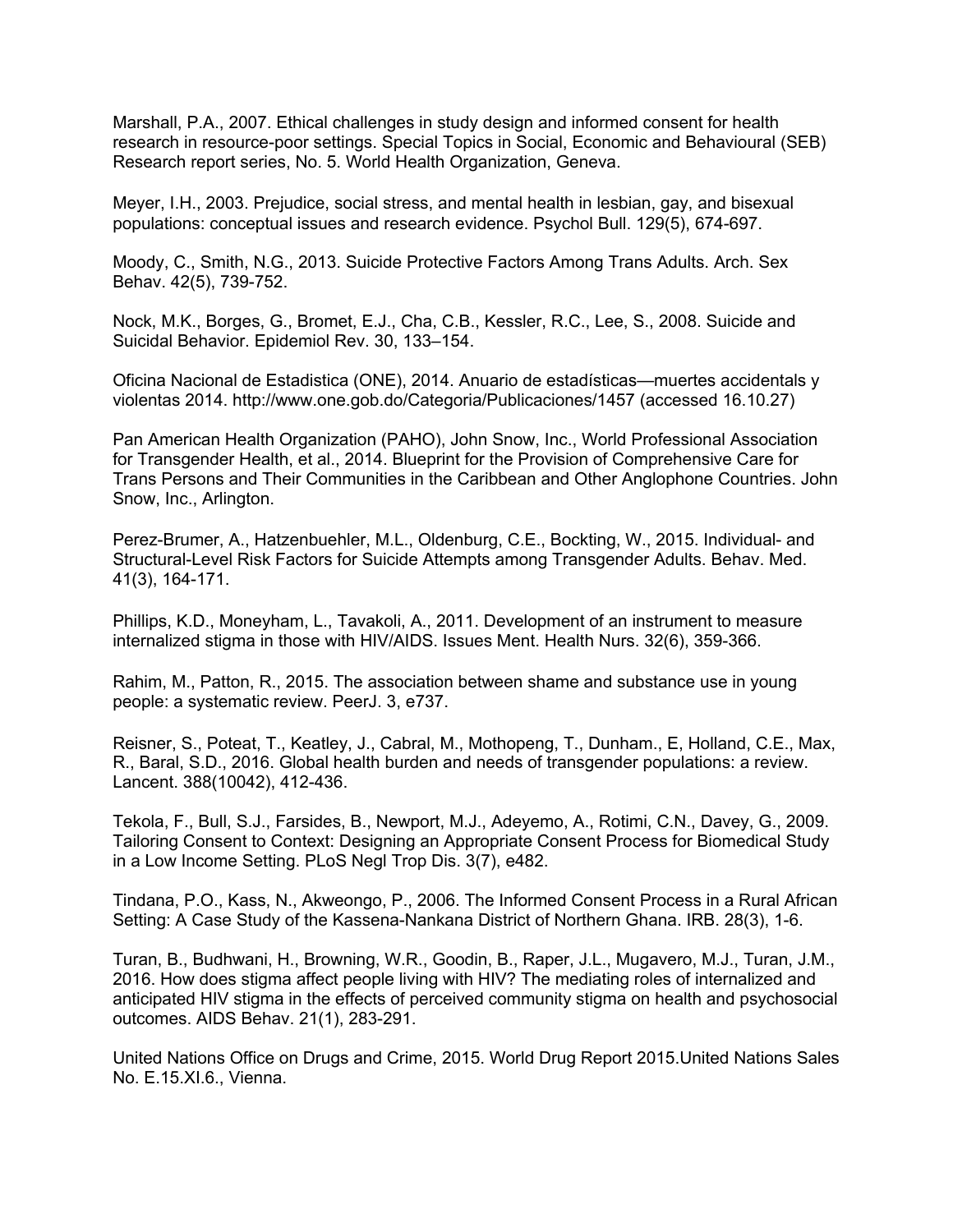United Nations Office on Drugs and Crime, 2016. World Drug Report 2016.United Nations Sales No. E.15.XI.7., Vienna.

Winter, S., Diamond, M., Green, J., Karasic, D., Reed, T., Whittle, S., Wylie, K., 2016. Transgender people: health at the margins of society. Lancet. 388(10042), 390-400.

Winter, S., Settle, E., Reisner, S., Cabral, M., Knudson, G., Baral, S., 2016. Synergies in health and human rights: a call to action to improve transgender health. Lancet. 388(10042), 318-321.

World Health Organization (WHO), 2014. Preventing suicide: A global imperative. Geneva, Switzerland.

Wylie, K., Knudson, G., Khan, S.I., Bonierbale, M., Watanyusakual, S., Baral, S., 2016. Serving transgender people: clinical care considerations and service delivery models in transgender health. Lancet. 388(10042), 401-411.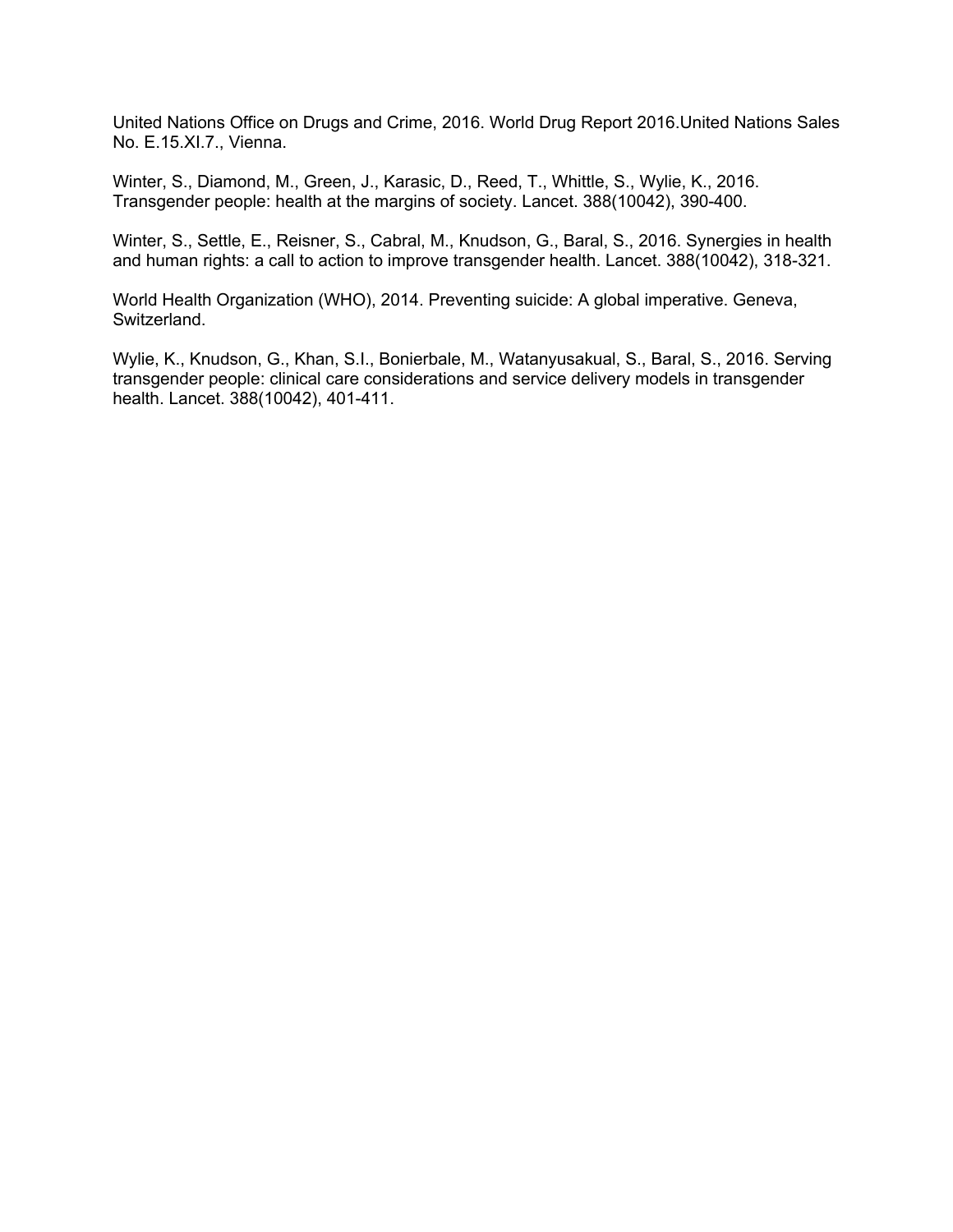# **TABLES**

| rabic <i>r. D</i> escriptive Glatistics for Glady variables |                           |                                         |                                           |                       |  |
|-------------------------------------------------------------|---------------------------|-----------------------------------------|-------------------------------------------|-----------------------|--|
| Variable                                                    | % Of<br>Sample<br>(n=298) | $%$ Of<br><b>Attempters</b><br>$(n=67)$ | % Of Non-<br><b>Attempters</b><br>(n=231) | t(df)                 |  |
| <b>Attempted Suicide</b>                                    | 22.5                      | 100.0                                   | 00.0                                      |                       |  |
| <b>Experienced Trauma</b>                                   | 46.0                      | 80.7                                    | 36.3                                      | 7.386(115.525)***     |  |
| Sexual Abuse                                                | 23.9                      | 47.7                                    | 17.1                                      | 4.548(85.536)***      |  |
| <b>Psychological Abuse</b>                                  | 33.0                      | 63.1                                    | 24.5                                      | 5.790(94.360)***      |  |
| Torture                                                     | 12.3                      | 35.9                                    | 5.7                                       | 4.847(71.348)***      |  |
| <b>Attempted Murder</b>                                     | 20.3                      | 50.8                                    | 11.6                                      | 5.938(79.518)***      |  |
| Depression (Never Depressed)                                | 26.4                      | 7.5                                     | 31.9                                      | $-5.461(194.251)***$  |  |
| Drugs (Used Illicit Drugs)                                  | 26.1                      | 39.3                                    | 22.6                                      | 2.433(84.856)*        |  |
| Income (>10,001 pesos/month)                                | 25.3                      | 15.6                                    | 28.1                                      | $-2.265(123.549)^{*}$ |  |
| Education (Primary or Less)                                 | 21.1                      | 36.4                                    | 16.7                                      | $3.050(88.513)$ **    |  |
| Mean Age                                                    | 26.0                      | 25.0                                    | 26.2                                      | $-1.171(116.259)$     |  |

# *Table 1. Descriptive Statistics for Study Variables*

\*\*\* p < .001 \*\* p < .01 \*p < .05